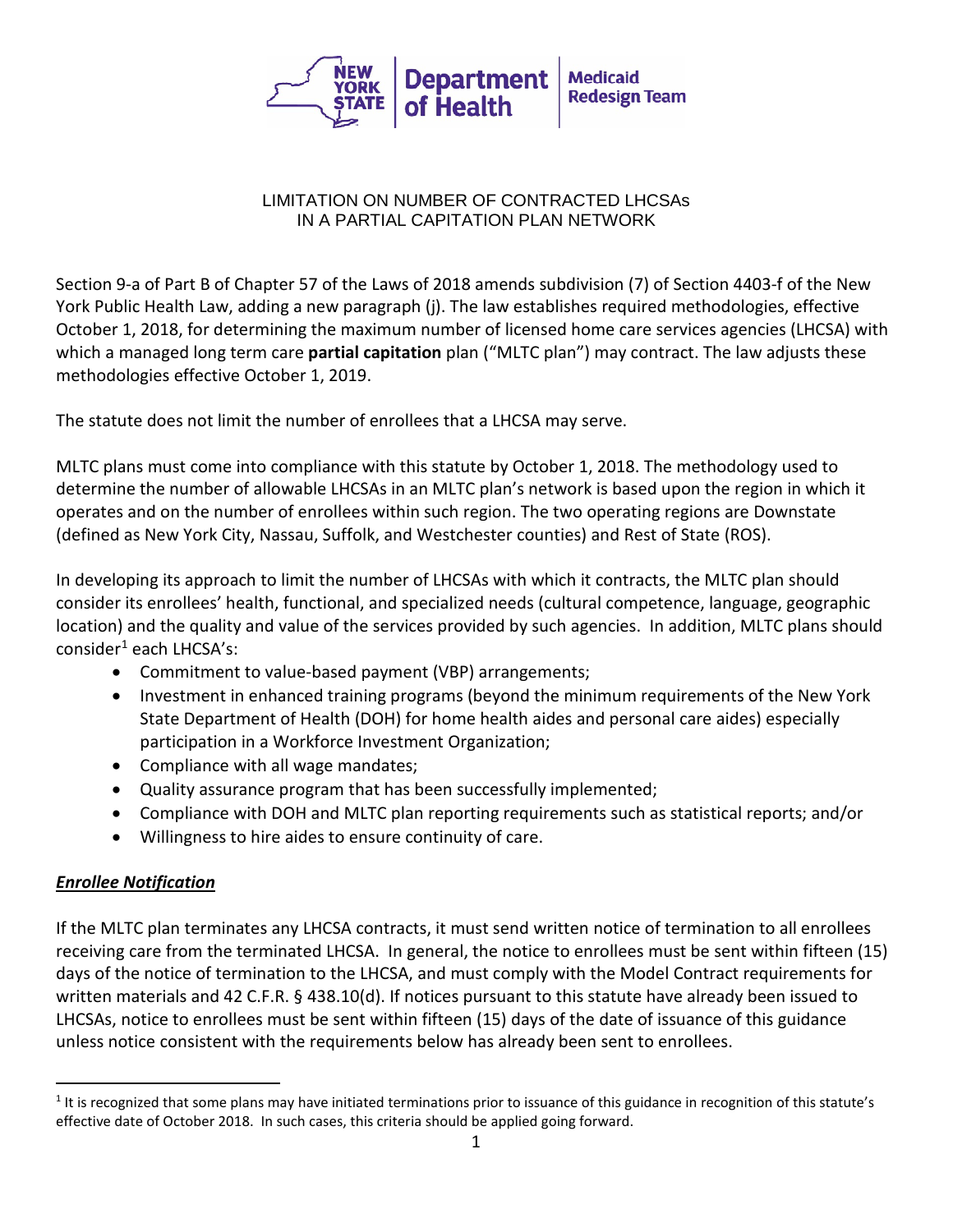

The notice must inform the enrollee of any available options to stay with their current home care worker. These options may include changing to a different LHCSA if their current home care worker is moving to a new LHCSA; enrolling in a different MLTC plan if their current home care worker is employed with a LHCSA that is contracted with another plan; or, if applicable, requesting a three-month exception for continuity of care purposes as described in the section of this guidance entitled *Exceptions: Continuity of Service.* The notice must include contact information for the New York Medicaid Choice (Phone: 1-888-401-6582; TTY: 1-888-329- 1541) to facilitate plan selection for individuals who wish to switch plans to continue receiving services from their current home care worker.

## *Provider to Enrollee Ratios*

## *Ratios for 2018*

By October 1, 2018, and using its enrollment as of July 1, 2018, each partial capitation plan may contract with a maximum number of LHCSAs in accordance with the following ratios:

- For Downstate: 1 LHCSA per each 75 enrollees (1:75)
- For ROS: 1 LHCSA per each 45 enrollees (1:45)

### *Ratios for 2019 and beyond*

By October 1, 2019, and using its enrollment as of July 1, 2019, and on each July 1 thereafter, each MLTC plan may contract with a maximum number of LHCSAs in accordance with the following ratios:

- For Downstate, the ratio is 1 LHCSA per each 100 enrollees (1:100)
- For ROS, the ratio is 1 LHCSA per each 60 enrollees (1:60)

Any fractional results must be rounded down to the nearest whole number. All contracts between an MLTC plan and a LHCSA for the purpose of providing covered services as defined in the MLTC Partial Capitation Model Contract, including single case agreements, shall count towards the maximum number of LHCSAs with which an MLTC plan may contract.

If an MLTC plan contracts with less than or equal to the maximum number of LHCSAs on the applicable date, it will not have to take any action. MLTC plans may add LHCSAs to their networks at any time. The Department will verify that an MLTC plan is in compliance at the time of its annual certification described in the compliance section below.

If an MLTC plan operates in both the Downstate and ROS regions, it must perform separate calculations for each region to determine the maximum number of LHCSAs that it may contract with in each region. If the MLTC plan contracts with a LHCSA that operates in both regions, that contract is counted against the maximum number of LHCSAs that the MLTC plan may contract with for each respective region. If the percentage of a MLTC plan's enrollment serviced by a particular LHCSA in one region is less than 10% of the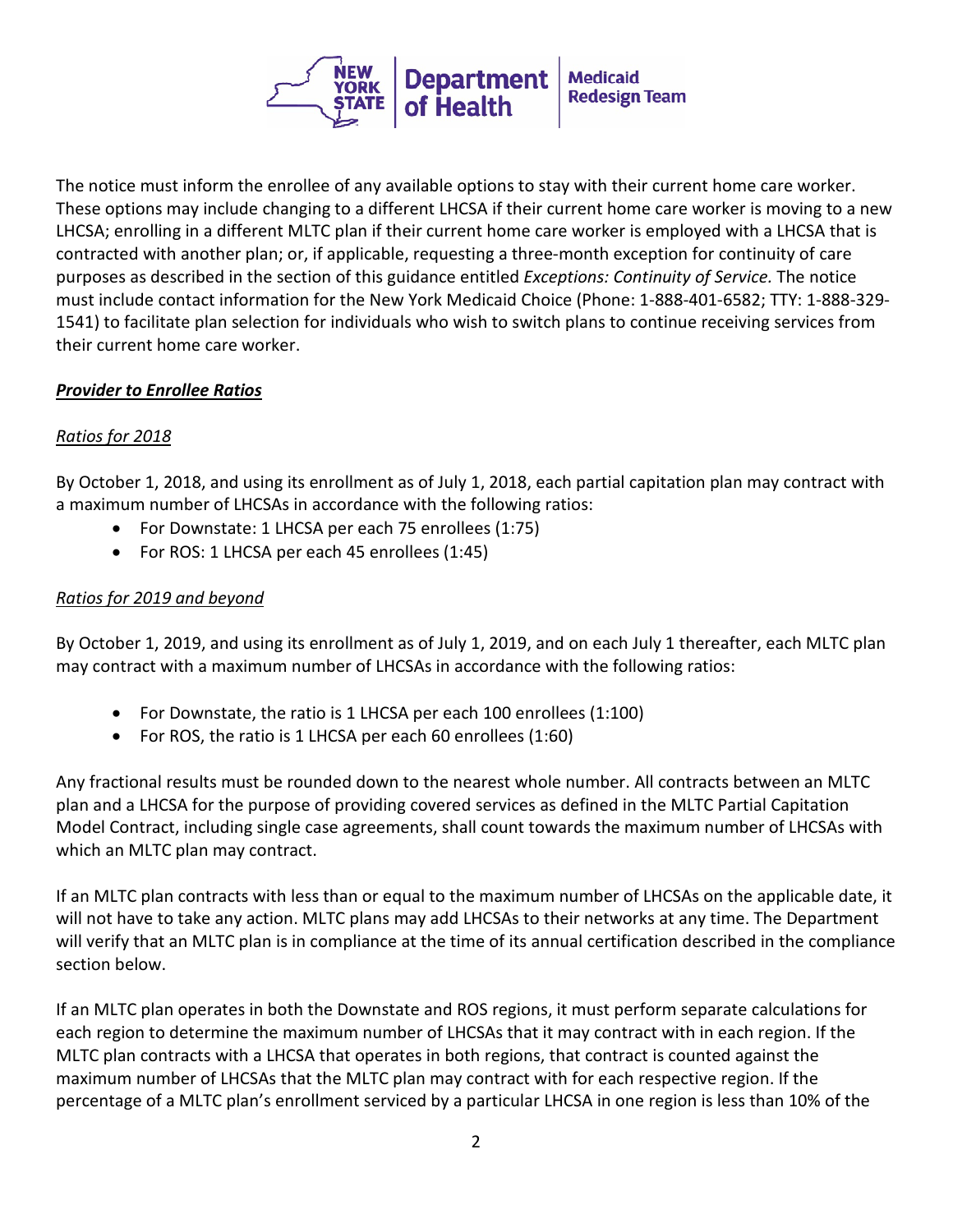

total plan enrollment serviced by that LHCSA in both regions combined, the MLTC plan will not be required to count the LHCSA in the region with the smaller percentage.

# *Network Adequacy*

Notwithstanding the results of applying the above ratios, the statute requires that MLTC plans maintain network adequacy at all times in compliance with the model contract, 42 C.F.R. § 438.68, and any other applicable authority. Thus, at no time may an MLTC plan have less than two (2) LHCSAs accepting new enrollees in each county within the MLTC plan's service area. If an MLTC plan is unable to provide covered services to an enrollee through its contracted network, the MLTC plan must make arrangements with out-ofnetwork providers to furnish the covered services until such time as the MLTC plan can provide them within the network.

If an MLTC plan terminates twenty-five percent (25%) or more of its LHCSA contracts during any period of six (6) or fewer months, the MLTC plan shall promptly submit documentation to DOH to demonstrate its continued capacity to serve the enrollees in its service area, pursuant to 42 C.F.R. § 438.207. Such documentation shall include information about the number of MLTC enrollees impacted by the reduction in LHCSA contracts and the MLTC's plan for ensuring that services will remain available to its enrollees.

**Example #1: MLTC Plan A has 7,500 enrollees in its Downstate counties. The ratio applicable to Downstate for October 1, 2018 is 1 LHCSA per 75 enrollees. Plan A will perform the following calculation:**

**7,500 ÷ 75 = 100**

**Thus, as of October 1, 2018, MLTC Plan A may contract with up to 100 LHCSAs to service its Downstate enrollees.** 

**Example #2: MLTC Plan A also has 4,500 enrollees in its ROS counties. The ratio applicable to ROS for October 1, 2018 is 1 LHCSA per 45 enrollees. Plan A will perform the following calculation:** 

$$
4,500 \div 45 = 100
$$

**Thus, as of October 1, 2018, MLTC Plan A may contract with up to 100 LHCSAs to service its ROS enrollees.**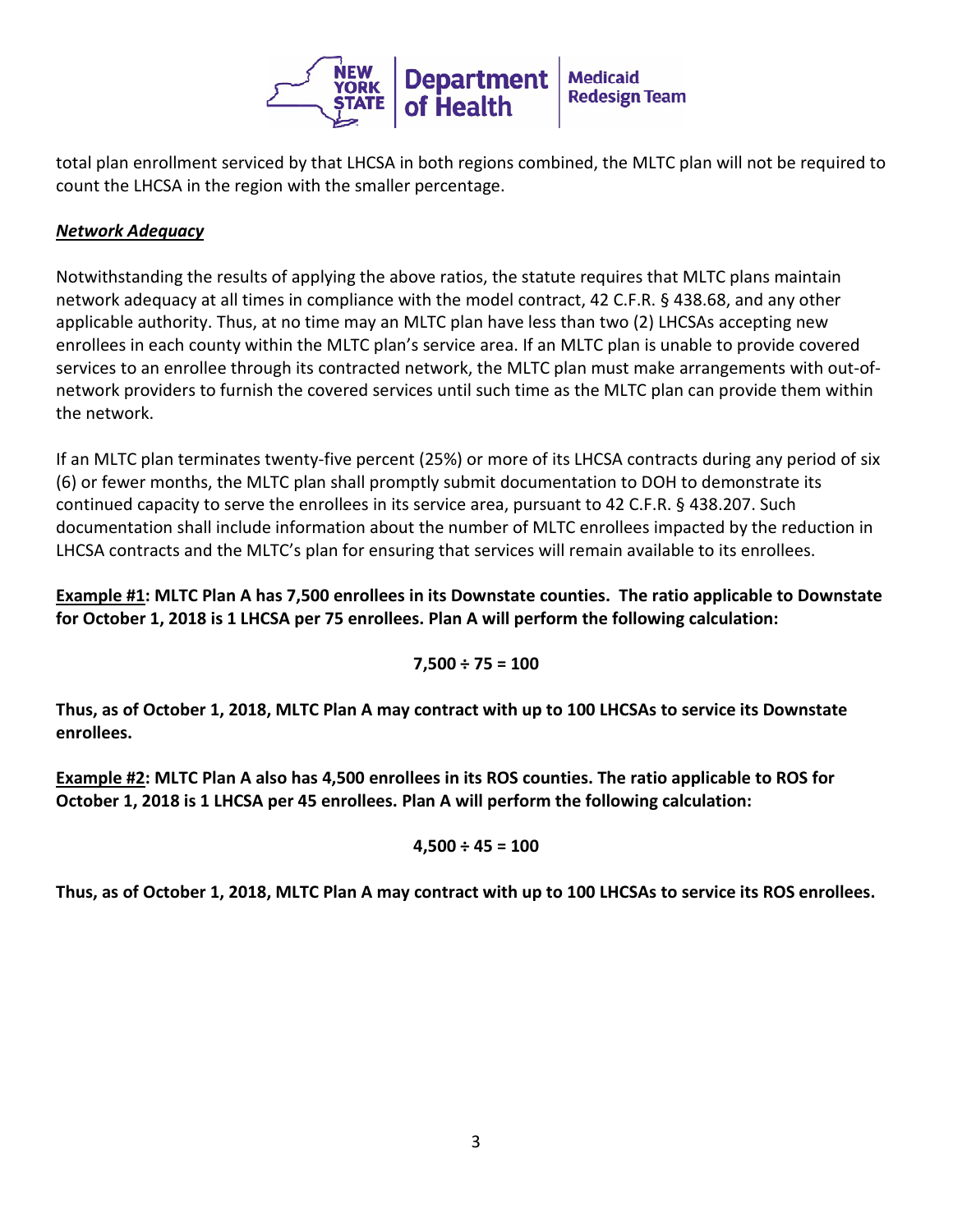

**Example #3**: **On July 1, 2018, MLTC Plan B has 5,438 enrollees in the Downstate region. Plan B contracts with 90 LHCSAs in the Downstate region. To determine whether it is compliant with this statute on October 1, 2018, Plan B will perform the following calculation:** 

**5,438 ÷ 75 = 72.51**

**Because any fractional result must be rounded down to the nearest whole number, Plan B may have 72 LHCSAs in its contracted network on October 1, 2018. MLTC Plan B will have to reduce the contracted LHCSAs in its network from 90 to 72 by October 1, 2018 to comply with the statute.**

### *Special Situations*

### *Single LHCSA with multiple site contracts with the same MLTC*

Many MLTC plans have multiple contracts with a single LHCSA that is licensed to operate at several sites within a county or counties. For purposes of determining compliance with the statute, a LHCSA operator that is licensed to operate at several sites within a county or counties will be considered to have a single contract, even if the MLTC plan holds separate contracts with such LHCSA operator for each licensed site. Similarly, a LHCSA operator that is licensed to operate in several counties is counted as one contract, even if the MLTC plan holds separate contracts with such LHCSA operator for each county. However, if the LHCSA operates in both the Downstate and ROS regions, the LHCSA will be counted as a single contract in both calculations to determine the maximum number of contracts in the Downstate region and the ROS region.

**Example #4**: **MLTC Plan C has four contracts with LHCSA Operator 1234 for four licensed sites (one for each site). All four sites are located in the Downstate region. For purposes of compliance, the four contracts with LHCSA Operator 1234 will be counted as single contract for the purpose of determining the maximum number of LHCSAs with which Plan C may contract in the Downstate region.**

**Example #5**: **MLTC Plan D has four contracts with LHCSA Operator 5678 for four licensed sites (one for each site). Two sites are in the Downstate region, and two sites are in the ROS region. For purposes of compliance, the two contracts for the Downstate sites will count as one contract for the purposes of determining the maximum number of LHCSAs with which Plan C may contract in the Downstate region. Likewise, the two contracts for the ROS sites will count as one contract for the purposes of determining the maximum number of LHCSAs with which Plan D may contract in the ROS region.**

#### *Independent Practice Associations*

This statute applies to contracts between MLTC plans and LHCSAs, and applies whether those contracts are direct or indirect through an intermediary contracting entity such as an Independent Practice Association (IPA).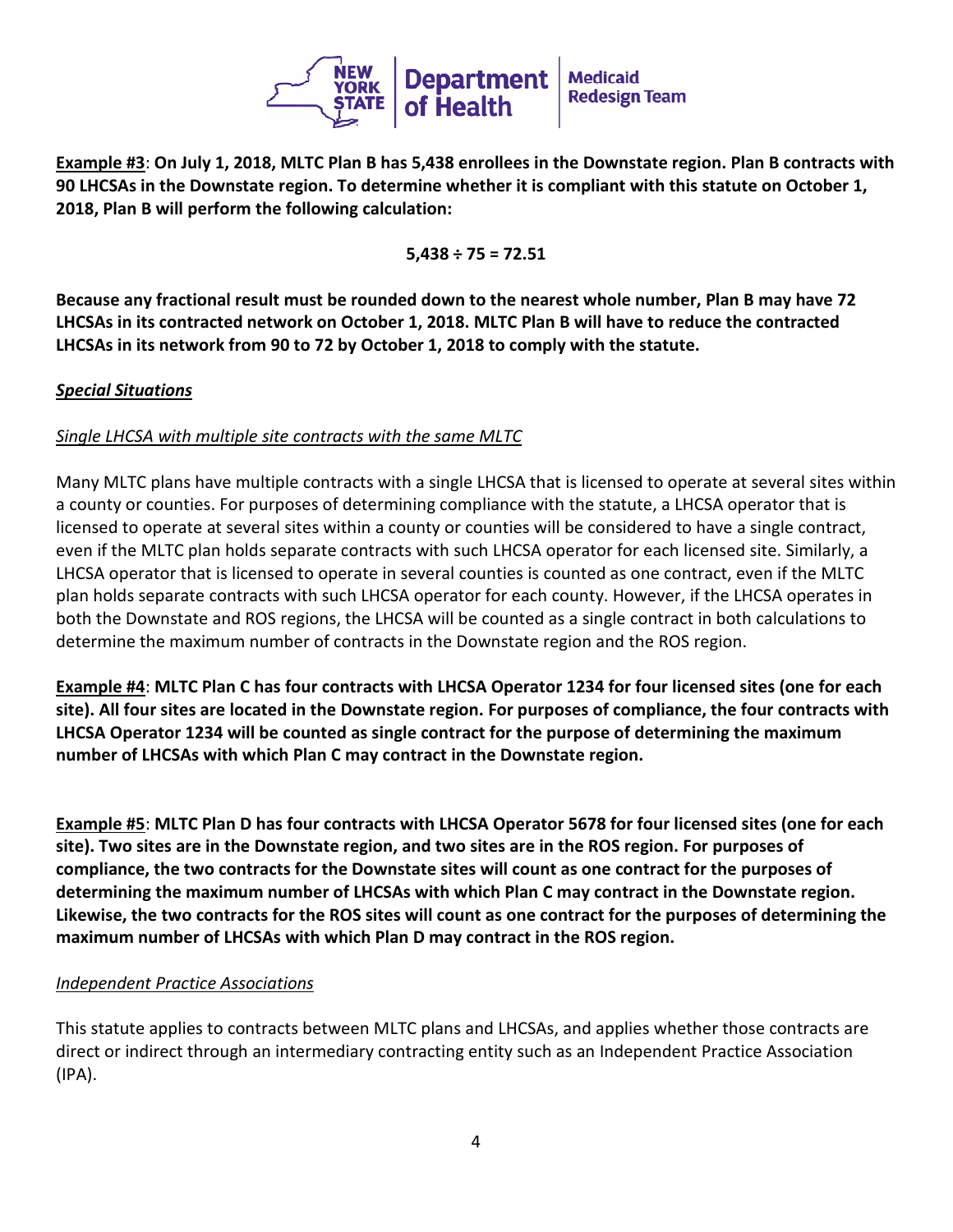

**Example #6**: **MLTC Plan E contracts with an IPA for services solely in the Downstate region. The IPA holds "downstream" IPA participating provider agreements with 100 LHCSAs. The MLTC plan will be considered to have contracts with 100 LHCSAs in the Downstate region, unless it works out an arrangement with the IPA where less than all IPA participating providers sign on to provide covered services to the MLTC plan.**

### *Exceptions*

An MLTC plan may request an exception targeted to specific patient needs. These include, as set forth below, continuity of service with a particular LHCSA or aide, to avoid disruption of service where geographic hardship exists or the region is otherwise hard to serve, or for the purpose of ensuring cultural or linguistic competencies.

### *Continuity of Service*

The new law adds a provision to support continuity of care between an enrollee and his or her home care worker(s). If an MLTC plan terminates a participating provider agreement with a LHCSA to meet the limitation on contracts established by the new law, and the termination of that agreement will require an enrollee's care to be transferred from the enrollee's current LHCSA to another LHCSA, and the enrollee wishes to be cared for by one or more home care workers employed by the current LHCSA, the MLTC plan may continue contracting with the current LHCSA for the purpose of continuing that enrollee's care by those home care workers for up to three months. MLTC plans must notify DOH at [LHCSAExceptions@health.ny.gov](mailto:LHCSAExceptions@health.ny.gov) of the three-month extension of the LHCSA agreement. Such continued agreement shall not count towards the maximum number of contracts during the three-month period. After the three-month period expires, the contract shall count towards the maximum number of contracts.

#### *Adequate Access to Services*

An MLTC plan may request an exception to the maximum number of allowable contracts by demonstrating, to DOH's satisfaction, that additional contracts are needed to ensure adequate access to services in a geographic area. Adequate access to services includes special needs services and services that are culturally or linguistically appropriate. Cultural and linguistic competency is the ability of organizations and practitioners to recognize an individual's cultural beliefs, values, attitudes, traditions, language practices and health practices and apply this knowledge to influence positive health outcomes.

A request for an exception must:

- Identify the effect or potential effect on the enrollee's care if the exception is not granted;
- Analyze the frequency or occurrence of the service; and
- Include a plan to alleviate the issue, including timeline.
- Demonstrate that no other LHCSA in the plan's network can meet the enrollee's needs.
- Demonstrate that the addition of such LHCSA would result in the MLTC plan exceeding the allowed ratios.